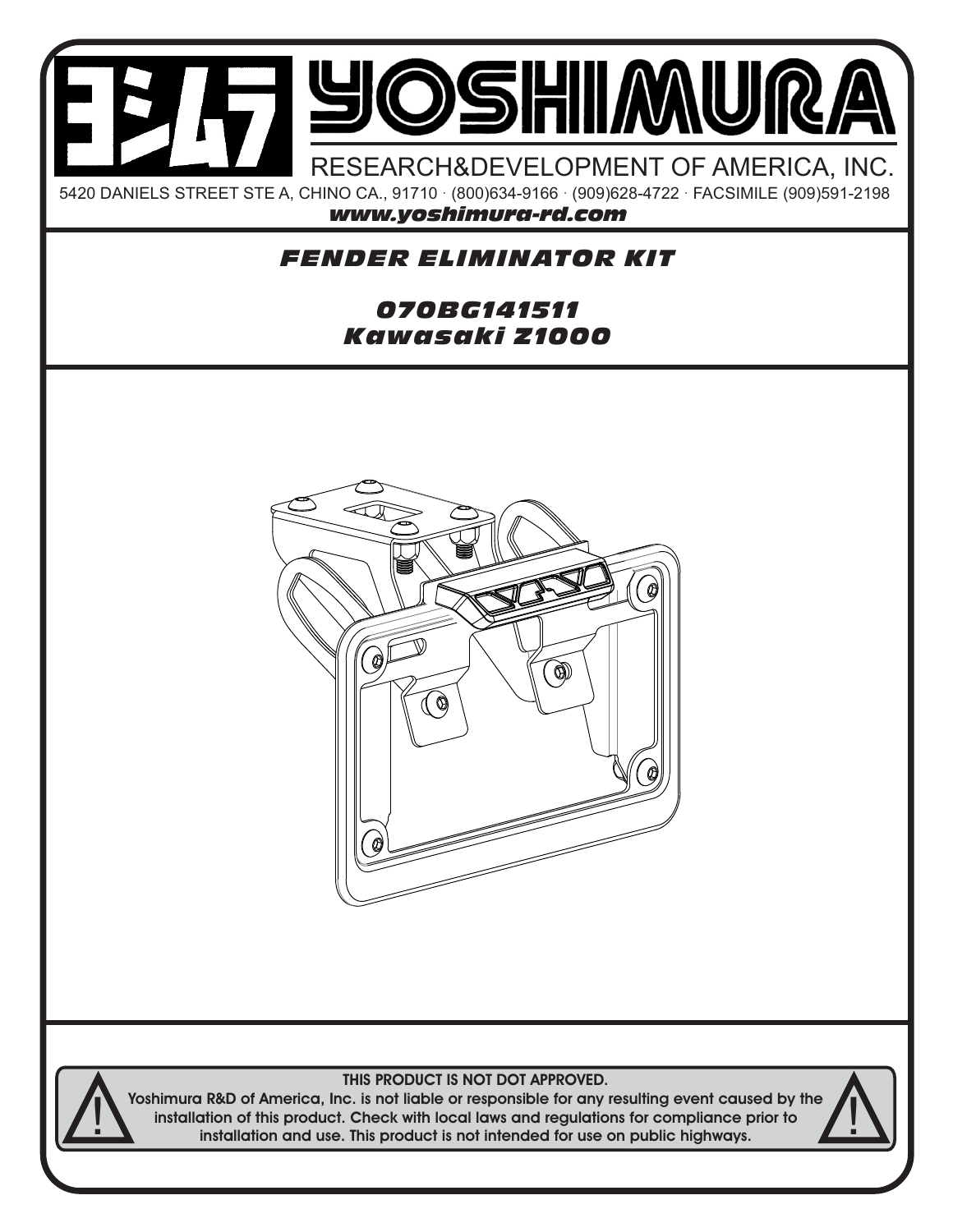

| No.                                                                                                                                  | <b>Item</b>         | <b>Description</b>                | Qty.           |
|--------------------------------------------------------------------------------------------------------------------------------------|---------------------|-----------------------------------|----------------|
| 1                                                                                                                                    | 14151-FEBKT         | <b>Fender Eliminator Bracket</b>  | 1              |
| 2                                                                                                                                    | 12200-FEBKT         | License Plate bracket             | 1              |
| 3                                                                                                                                    | 070BG-LH-K1         | <b>LED License Plate Light</b>    | 1              |
| 4                                                                                                                                    | 070BG-LPF           | License Plate Frame               | 1              |
| 5                                                                                                                                    | 14650-TSL-BKT       | Left Turn Signal Bracket          | 1              |
| 6                                                                                                                                    | 14650-TSR-BKT       | <b>Right Turn Signal Bracket</b>  | 1              |
| 7                                                                                                                                    | M6X16BHS            | 6mm x 16mm Button Head Screw      | 6              |
| 8                                                                                                                                    | M6X14BHS            | 6mm x 14mm Button Head Screw      | 2              |
| 9                                                                                                                                    | M6X10BHS            | 6mm x 10mm Button Head Screw      | 2              |
| 10                                                                                                                                   | M4X6BHS             | 4mm x 6mm Button Head Screw       | $\overline{2}$ |
| 11                                                                                                                                   | <b>6MMWASHER</b>    | 6mm Washer                        | 8              |
| 12                                                                                                                                   | 6MMLN               | 6mm Nylon Lock Nut                | 8              |
| $***$                                                                                                                                | <b>BN-SSS-22-18</b> | <b>Butt Connectors</b>            | 2              |
| $***$                                                                                                                                | ZT-300              | <b>Cable Ties</b>                 | 3              |
| $***$                                                                                                                                | 17029               | Yoshimura Sticker Sheet           | 1              |
| <b>Optional Parts</b>                                                                                                                |                     |                                   |                |
| ***                                                                                                                                  | 070BGUNVTBKT        | Universal Turn Signal Bracket Kit |                |
| *** The Yoshimura Universal Turn Signal Bracket Kit is to be used with aftermarket stud-mounted turn signals and is sold separately. |                     |                                   |                |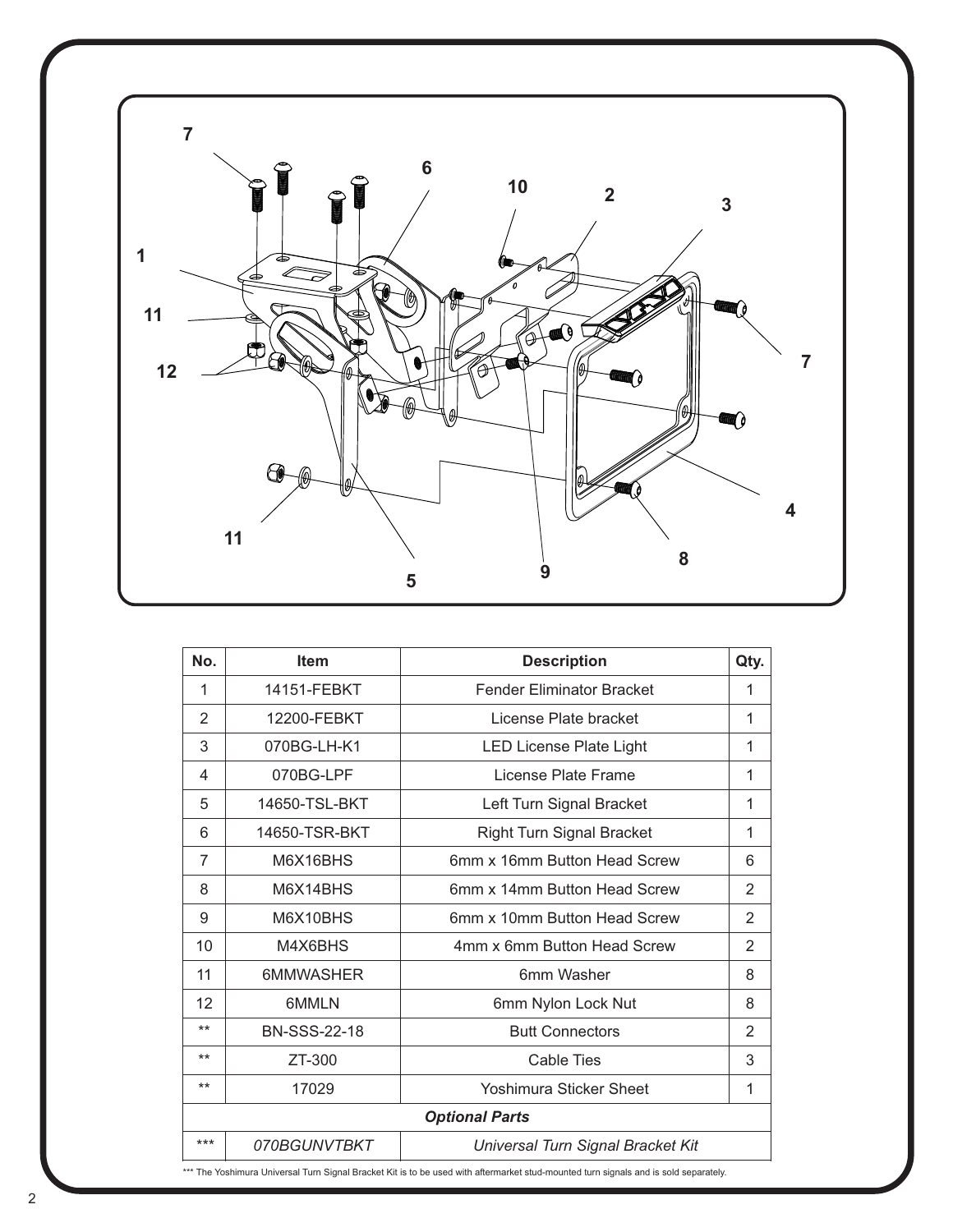## **Removal**

- 1. Remove passenger and rider seat.
- 2. Remove left and right rear side cover as per Factory Service/Owners Manual.
- 3. Remove the four bolts securing the rear frame cover to the frame. Remove the frame cover to access license plate light and turn signal connectors.
- 4. Disconnect the license plate light and rear turn signal connectors.
- 5. While supporting the stock fender assembly, remove the four screws and two tapping screws securing the fender assembly to the frame.
- 6. Disassemble the stock fender assembly and remove left and right turn signals.
- 7. Cut the stock license plate light connector from the stock fender assembly. Be sure to cut at least a 6" section of wire from the connector.

## **Installation**

1. Install (No. 3) *070BG-LH-K1,* Yoshimura license plate light onto (No. 2) *12200-FEBKT,* Yoshimura license plate bracket using (No. 10) *M4X6BHS,*  4mm button head screws provided in the kit.



- 2. Install (No. 1) *14151-FEBKT,* fender eliminator bracket using (No. 7) *M6X16BHS,* 6mm button head screws along with (No. 11) *6MMWASHER* and (No. 12) *6MMLN*, washer and nut provided in the kit.
- 3. Install (No. 2) *12200-FEBKT,* license plate bracket onto (No. 1) *14151-FEBKT,* fender eliminator bracket using (No. 9) *M6X10BHS,* 6mm button head screws as shown in the diagram below.



4. Using the *BN-SSS-22-18* butt connectors provided in the kit, connect the Yoshimura license plate light wires to the stock license plate light wires as follows:

 Green Wire -to- Red Black/Yellow Wire -to- Black

- a) Strip the stock fender light wire ends 1/4" - 1/2" and insert into *BN-SSS-22-18,* butt connectors provided in the kit.
- b) Center the spliced wire ends in the middle and using a heatgun or lighter, apply heat evenly on the outer edges of the butt connector to shrink and hold wires in place.
- c) Making sure that the stripped ends are centered, heat the center of the butt connector evenly until the solder begins to liquify.
- d) Allow to cool completely and tug both ends of the wires to verify that connection is secured.

Scan for link to butt connector instruction video.



5. Install stock left and right turn signals onto (No. 5,6) *14650-TSL/R-BKT*, turn signal brackets.